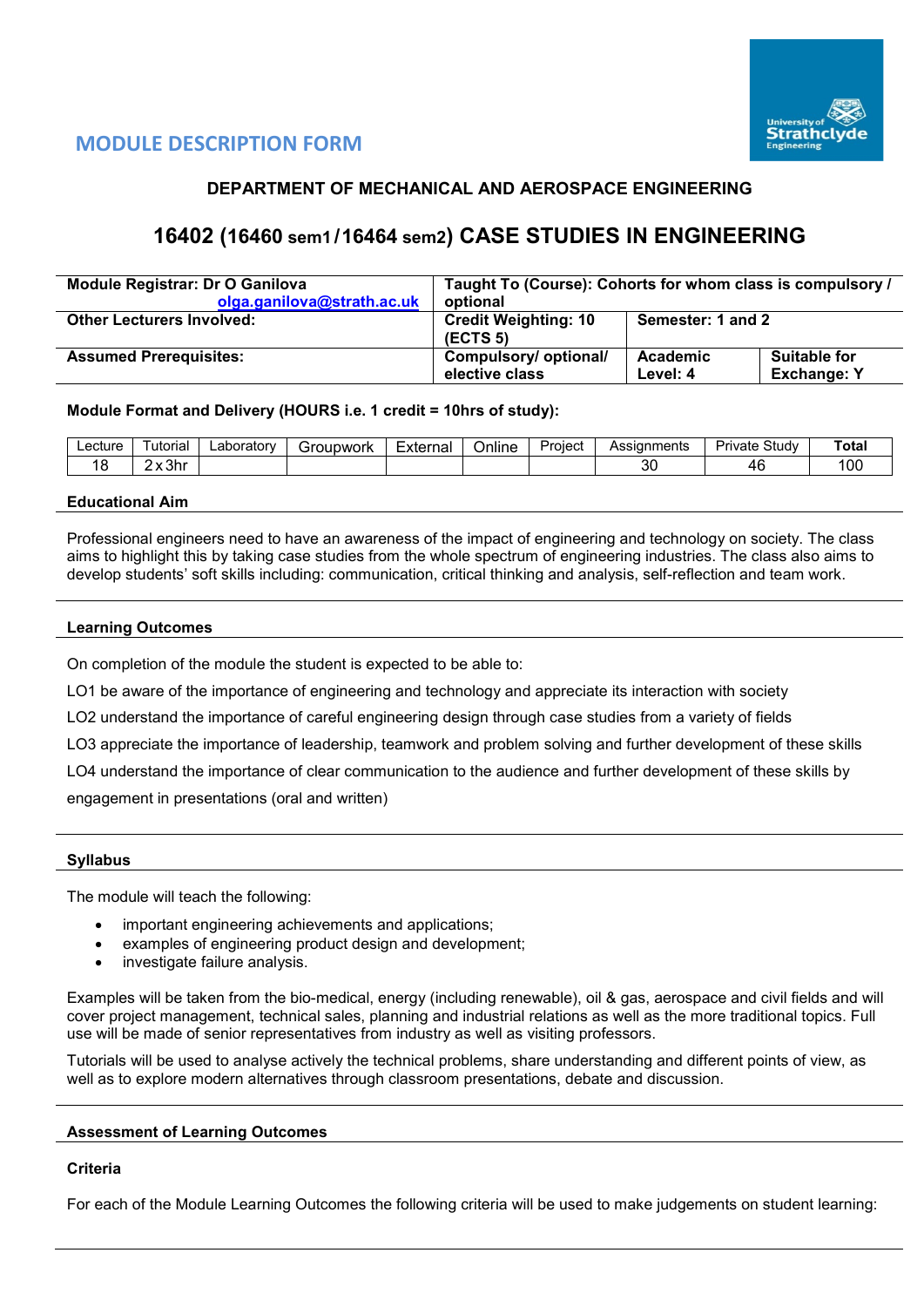## LO1

C1 Students must develop understanding of engineering issues through attendance at case study lectures.

- C2 Students must be able to identify and discuss the key engineering issues during tutorial sessions.
- C3 Students must be able to identify and discuss the key engineering issues in presentations and written reports.

## LO2

C1 Students must demonstrate an understanding of the importance of engineering design and product development in an industrial context.

C2 Students must be able to compare case studies from a variety of disciplines (also using external study) and demonstrate design concepts and solutions.

#### LO3

C1 Students must be able to work as part of a team (and lead when necessary) to submit successfully a group work. C2 Students must be able to analyse critically the problem assigned by the team leader and merge the solution with the rest of the team, avoiding conflicts as well hearing the opinion of every member.

#### LO4

C1 Students must demonstrate their understanding of the format of a successful punchy presentation of a complex technical problem based on the analysis of 5 industrial speakers' presentations.

C2 Students must demonstrate effective writing skills and critical analysis through submission of the group report. C3 Students must demonstrate communication/presentation skills through individual mini-presentations and professionalism in peer marking in tutorial sessions.

The standards set for each criterion per Module Learning Outcome to achieve a pass grade are indicated on the assessment sheet for all assessment.

## **Principles of Assessment and Feedback**

*(within Assessment and Feedback Policy at:<https://www.strath.ac.uk/professionalservices/staff/policies/academic/> )*

Assessment consists of a group report and an individual mini-presentation. Mini-presentations will represent a summary of the work performed by each group member on the sub-problem allocated by the group leader in preparation of the group report. Therefore, not only will the group report be assessed but also the effort in its preparation put in by each individual member of the group.

An online quiz is also part of the assessment. To complete the quiz, 5 lectures must be attended and critically analysed in terms of delivery and style.

Formal, summative feedback will be provided by the return of the report marks to students after the assessment. Individual mini-presentation marks will be based on the peer assessment and the feedback will be provided by the peers.

Group reports will be assessed within 3 weeks after the submission, and the feedback will be provided on-line. Online quiz will be assessed within 3 weeks after the quiz is closed. Mini-presentation marks will be returned during the presentation tutorial.

Marking schemes for both the group report and individual mini-presentations will be provided on MyPlace.

Informal feedback will be provided at the tutorial sessions primarily through verbal discussions, online – through forum discussions, and individually – by email and meetings on request.

#### **Assessment Method(s) Including Percentage Breakdown and Duration of Exams** *(individual weightings)*

|        | Coursework          | <b>Online Assessment</b> |                                |        |           |  |
|--------|---------------------|--------------------------|--------------------------------|--------|-----------|--|
|        | <b>Group Report</b> |                          | <b>Individual Presentation</b> |        |           |  |
| Number | Weighting           | Number                   | Weighting                      | Number | Weighting |  |
|        | 40%                 |                          | 40%                            |        | 20%       |  |
|        | *LO1, LO2, LO3, LO4 | *I O4                    |                                |        |           |  |

*\* L/Os: Indicate which Learning Outcomes (L01, L02, etc) are to be assessed by exam/coursework/project/practical as required.*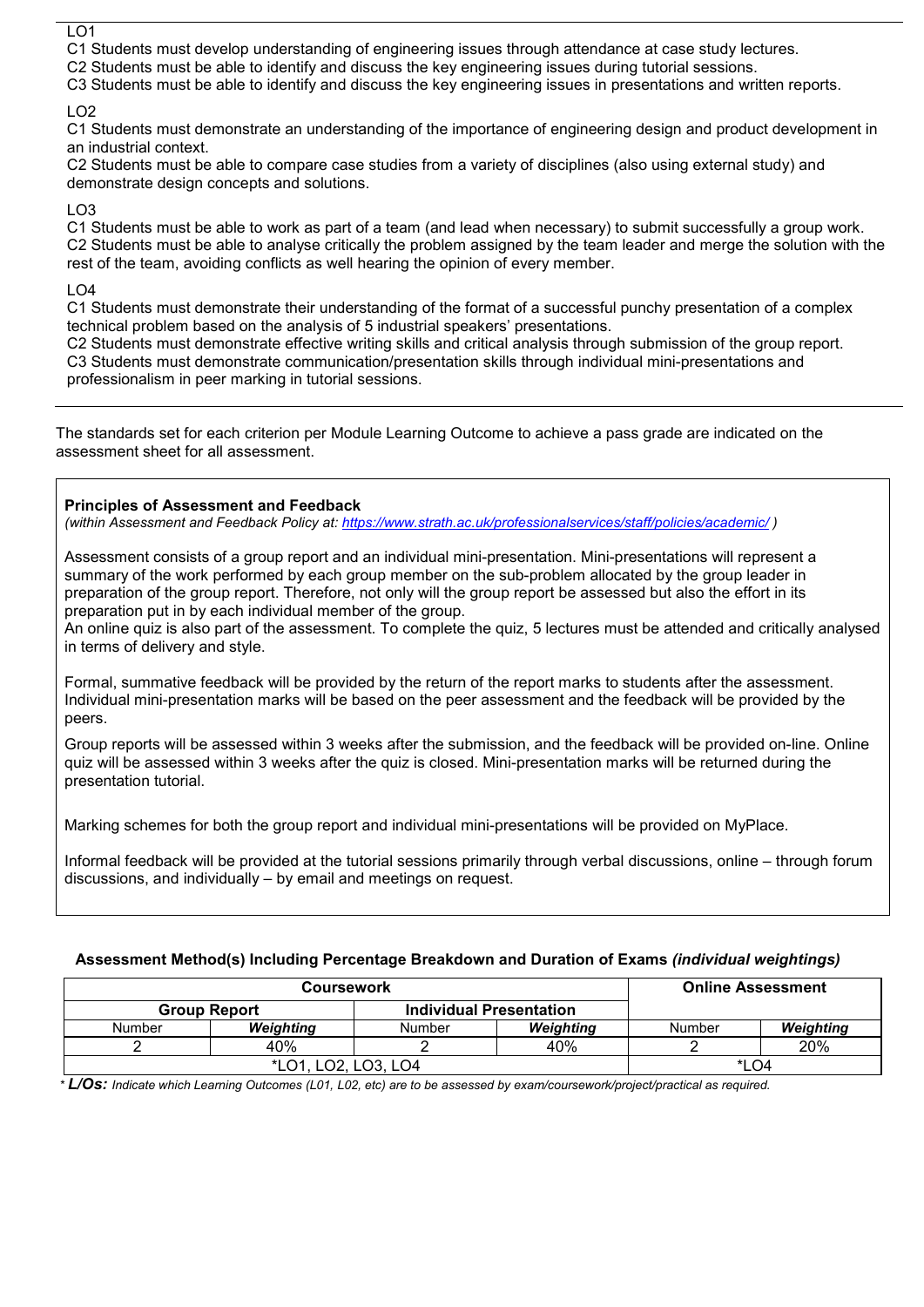## **Coursework / Submissions deadlines (***academic weeks***):**

The online quiz can be completed as soon as 5 industrial lectures have been attended but no later than week 11. Individual presentations must be given during the tutorial session a week after the assigned industrial lecture. The group report must be submitted 2 weeks after the assigned industrial lecture.

The tutorials are scheduled as:

- one 1h tutorial scheduled the same week as the industrial lecture assigned to a group and

- one 2h tutorial for the individual presentations a week after the 1h tutorial.

# **Resit Assessment Procedures:**

Resubmission of coursework(s) prior to commencement of the August exam diet.

**^^Students must contact the module Registrar for details as soon as results confirm that a resit is required.**

#### **PLEASE NOTE:**

**Students must gain a summative mark of 40% to pass the module. Students who fail the module at the first attempt will be re-assessed during the August diet. This re-assessment will consist entirely of coursework. No marks from any previous attempts will be transferred to a new resit attempt.**

16460 (Sem 1 5 credit module): Marks will be scaled to 100% 16464 (Sem 2 5 credit module): Marks will be scaled to 100%

#### **Recommended Reading**

**N/A**

#### **Additional Student Feedback**

*(Please specify details of when additional feedback will be provided)*

| Date                                           | $\overline{\phantom{0}}$<br>ıme | om<br>No  |
|------------------------------------------------|---------------------------------|-----------|
| твс<br>nnnn.<br>Apri<br>date<br>rexact<br>ZUZZ | TDC<br>טס                       | TDC<br>טס |

| 2024/22<br>∠∪<br>174Z<br>ונור |  |
|-------------------------------|--|
|                               |  |

# **Approved: Course Director Signature: Dr E Henderson (SG) Date of Last Modifications: September 13, 2021**

(updated June 2021)